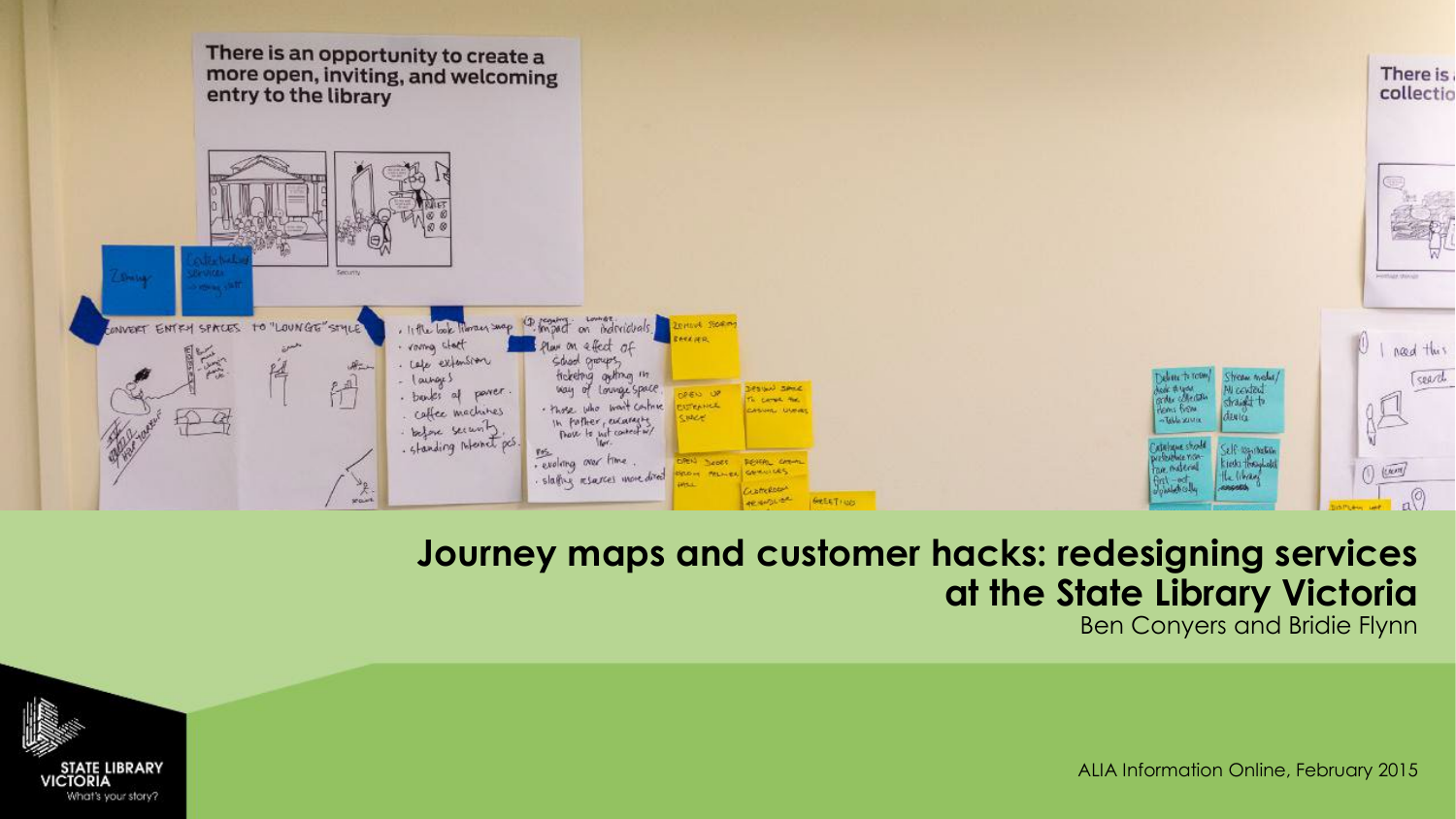# **Overview**

- Why we redesigned our services
- Our service design approach
- Staff ideas and input
- Customer ideas and input
- What we learnt
- Opportunities
- Our service principles
- Overview of our new service model
- Making changes to our services

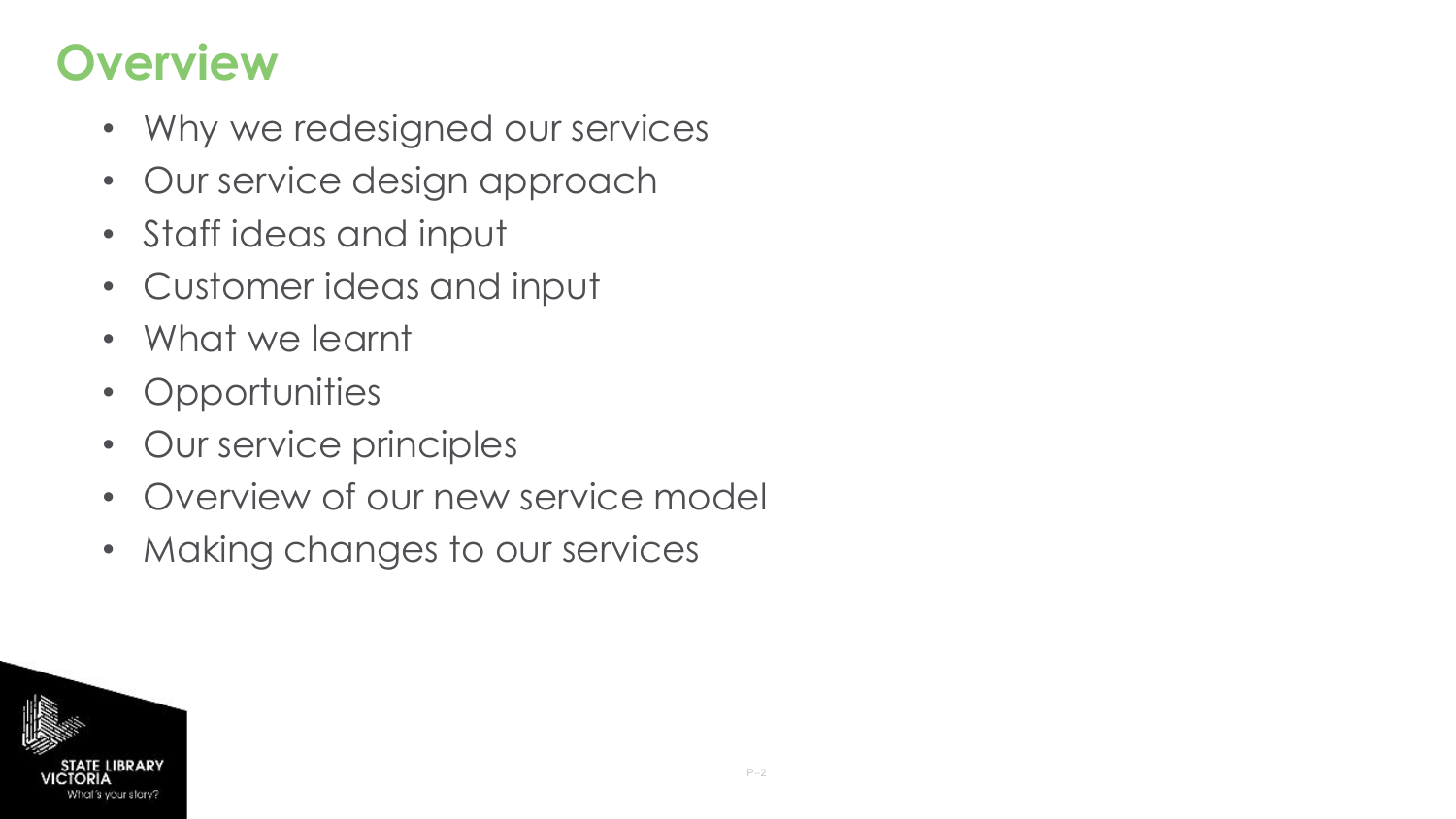### **Why we redesigned our services**



*"Melbourne has changed, and the library has changed with it."*  – staff member





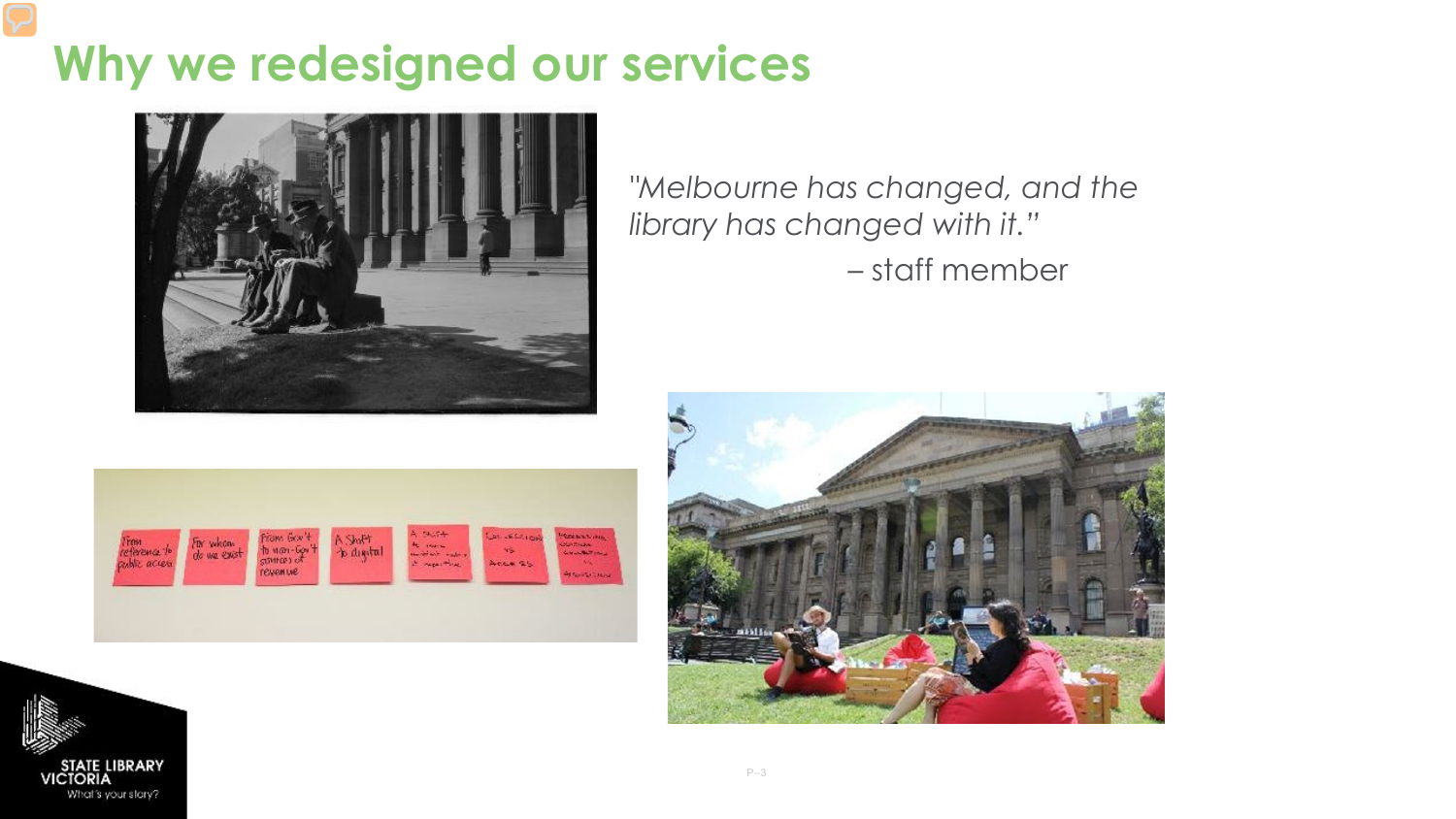# **Our service design approach**

To ensure our service model:

- meets our customers' needs
- is cost effective
- supports the Library's broader visitor experience objectives
- builds customer satisfaction and engagement
- aligns staff skills and capabilities with the needs of customers
- integrates our approach to service delivery
- increases the uptake of self-service by our customers

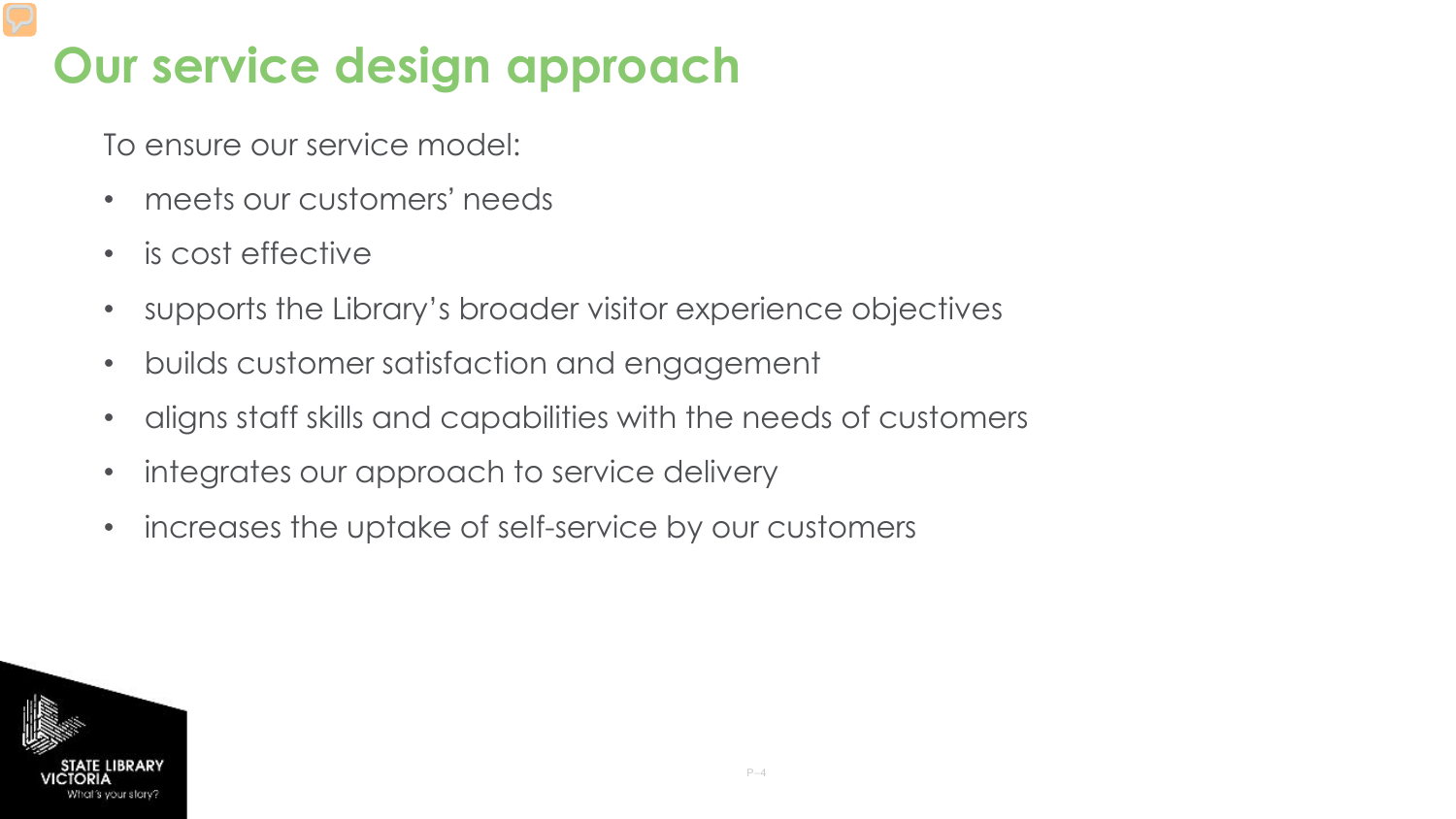## **Our service design approach**



### 12 week joint project in 4 stages:

- 1. Research & observation
- 2. Opportunities
- 3. Concepts
- 4. Future state model



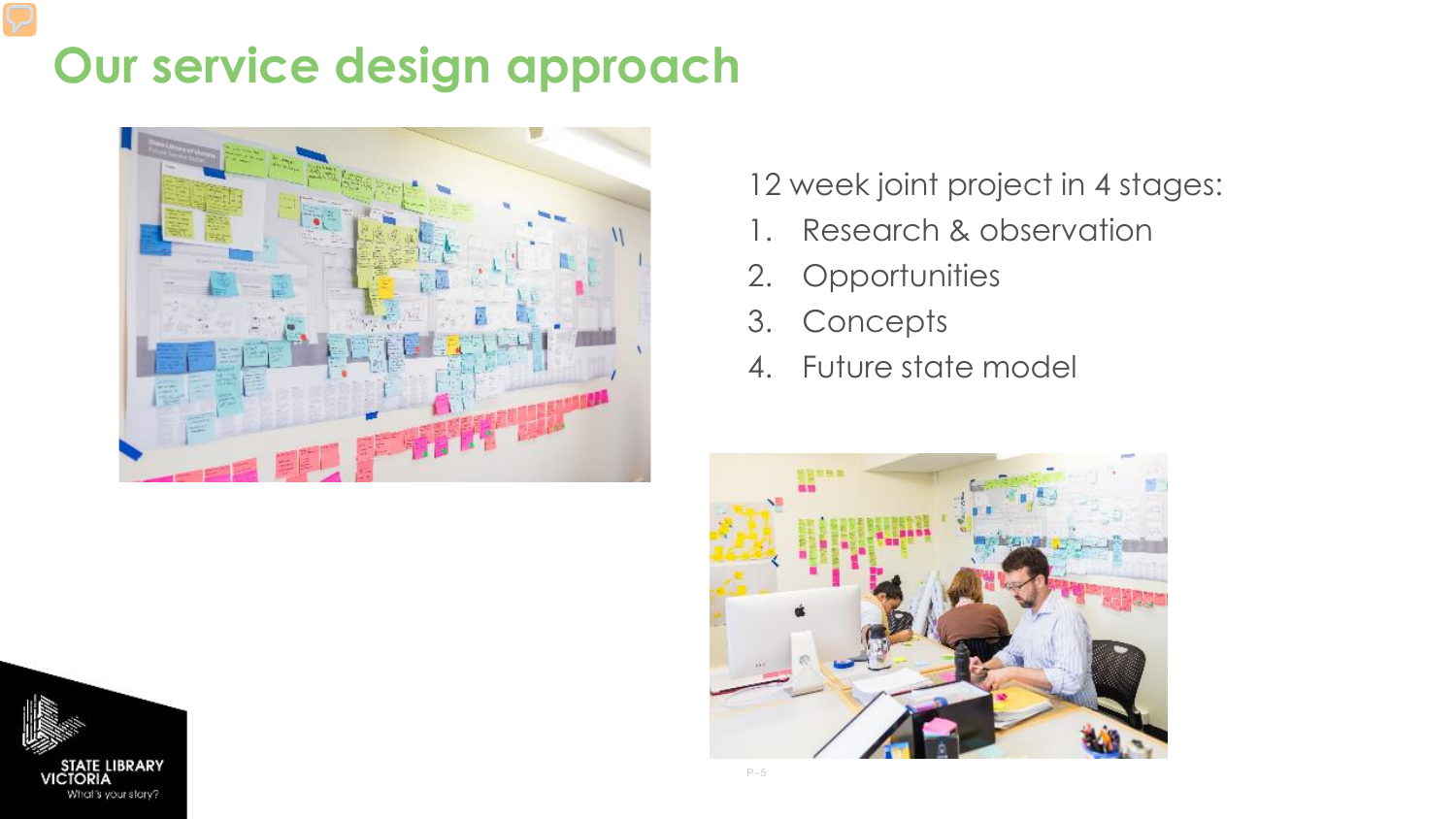### How we did it

STATE LIBRARY<br>VICTORIA<br>What's your stary?







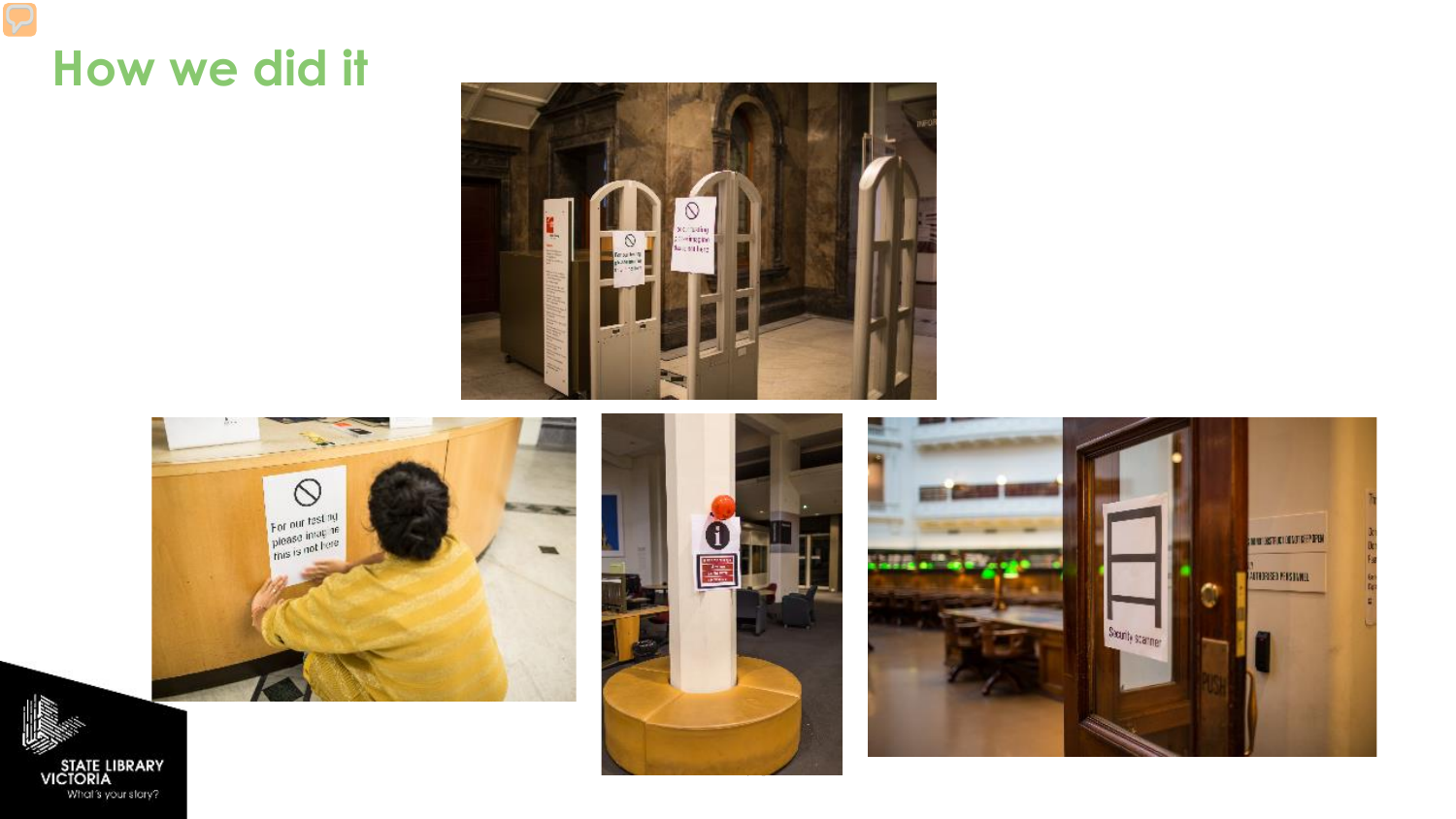## **Staff ideas and input**



Around 150 Library staff were involved:

- workshops
- interviews and informal questions
- lunchtime information sessions
- concept prototyping and feedback
- team and divisional meetings
- email feedback





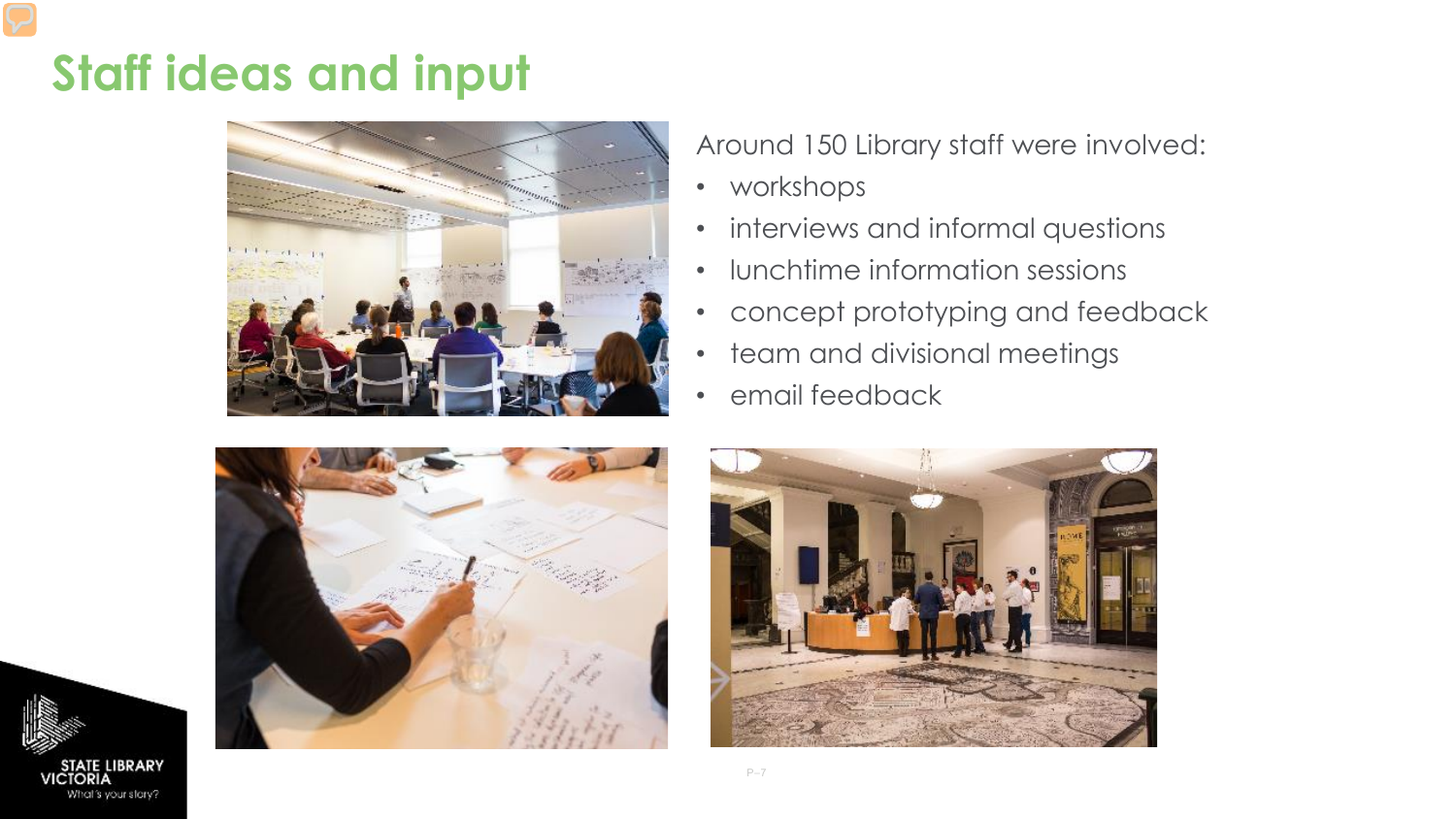## **Customer ideas and input**







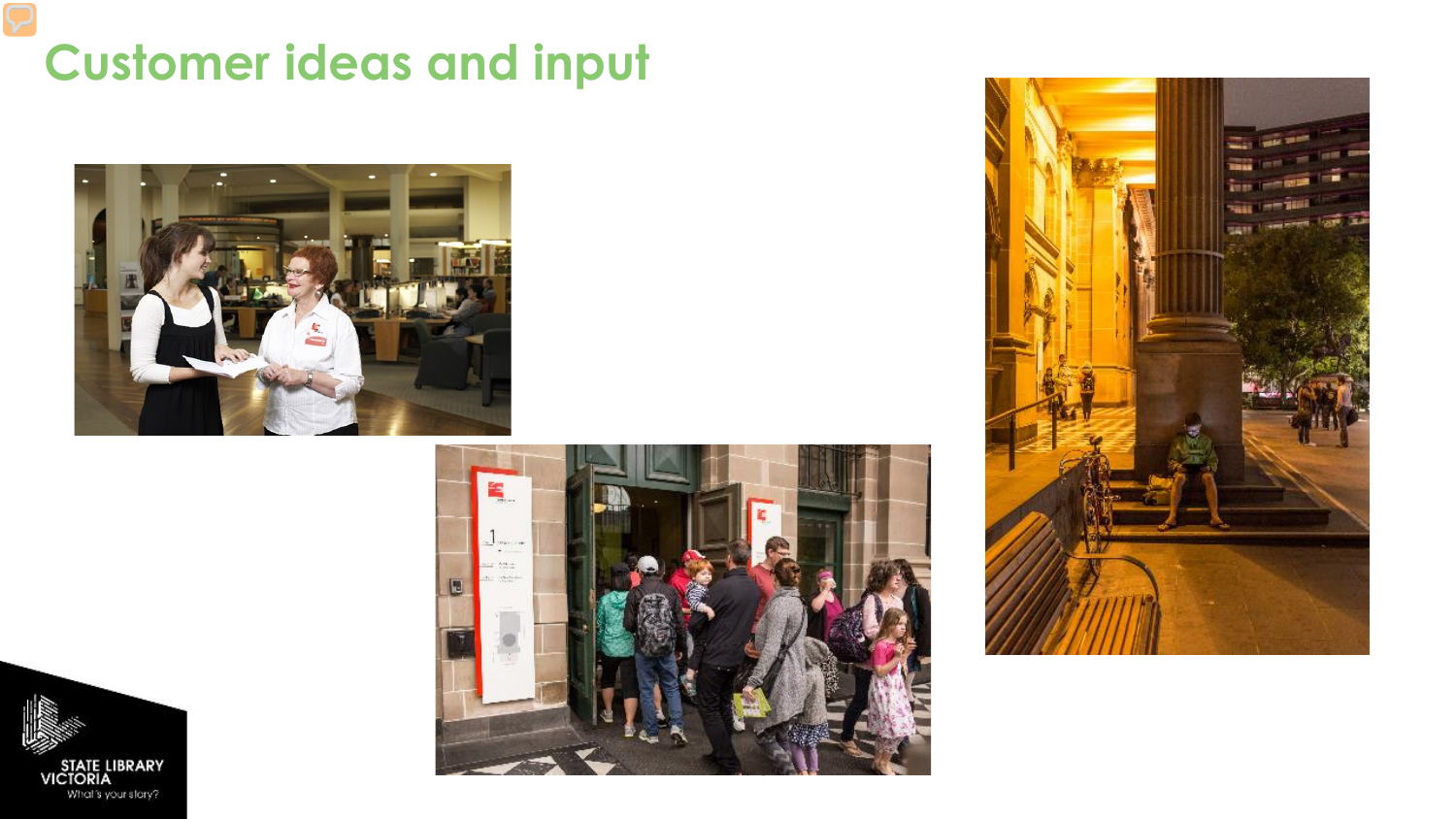### **What we learnt**



*"At times it would be useful to have a team of six - at other times we're twiddling our thumbs"*

- staff member

*"I think it's so vibrant now - you never used to see a child in here"* - staff member

*"30 kids walking around at the same time makes too much noise"* - staff member

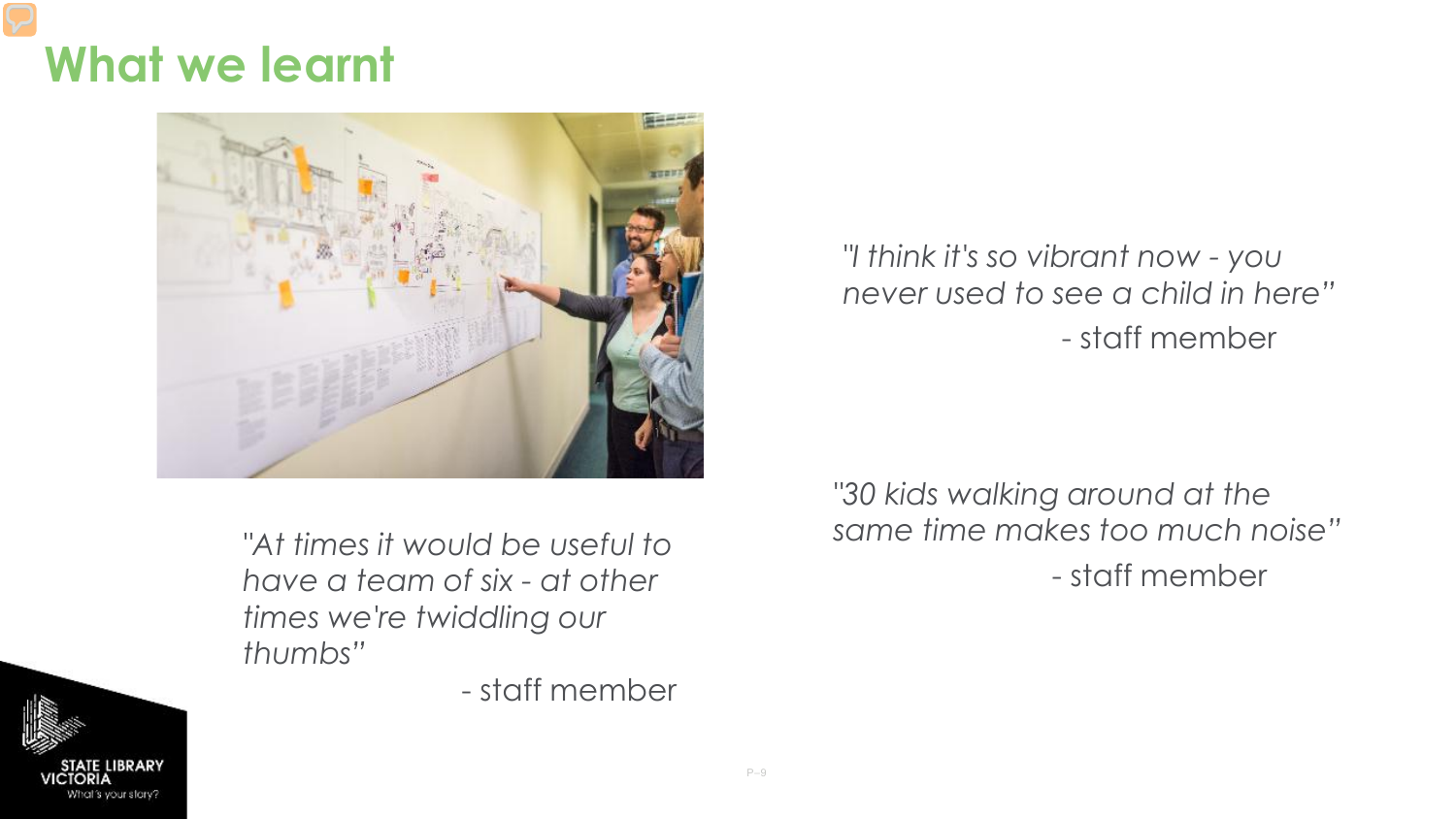### **What we learnt**

Tensions:

- conflicts between different services and visitor needs
- impacts of poor signage
- barriers to entry, eg bags policy, security
- architectural constraints
- congestion and demand on services and spaces
- promotion and access to the collection
- browsing and navigating the collection
- inefficient, difficult or hard to understand processes
- lack of spaces for visitors with specific needs
- access to staff expertise

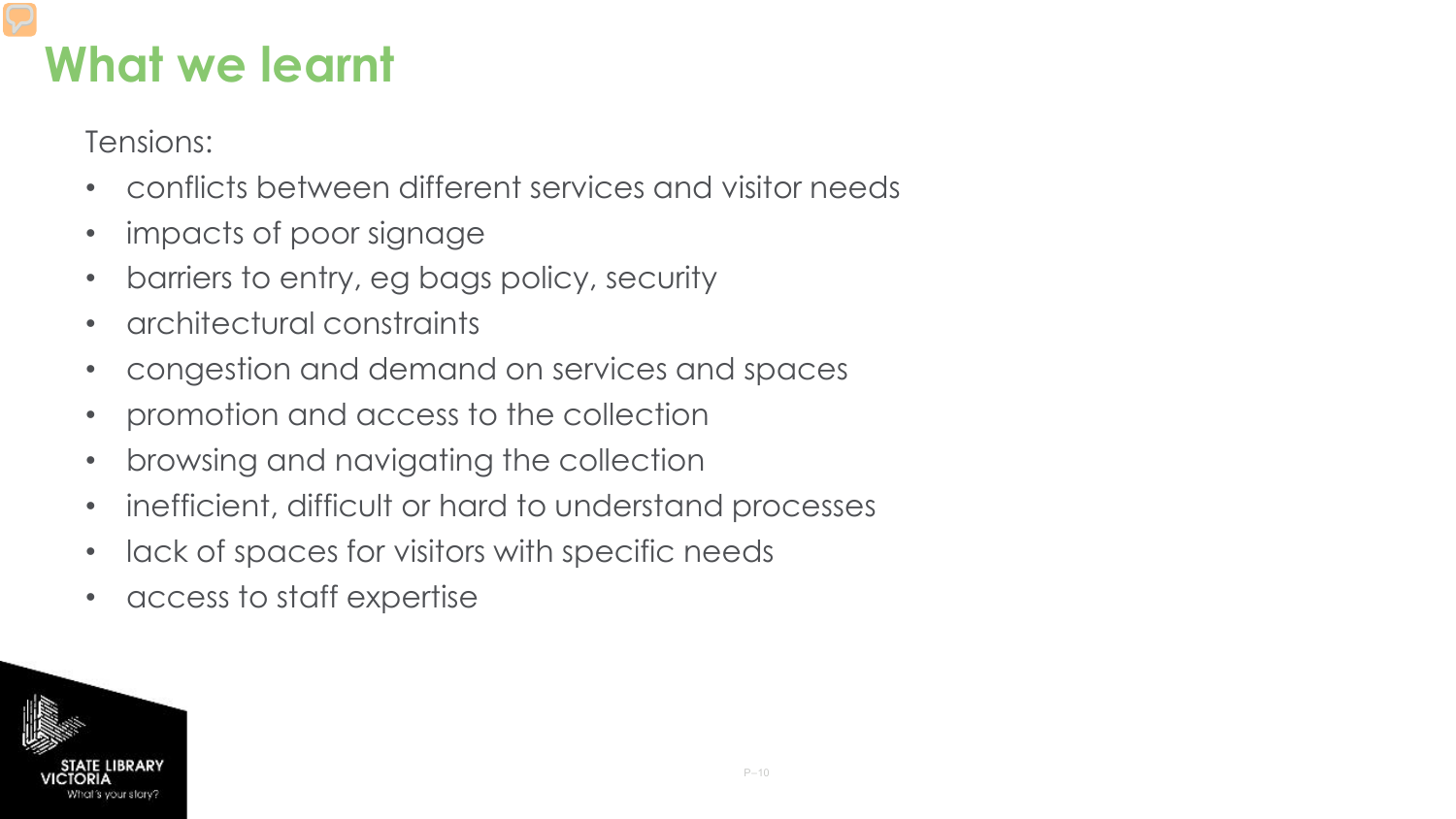# **Opportunities**

- A more welcoming experience for visitors
- Better orientate visitors within the library
- Clearly explain the purpose of the library and its services
- Enable visitors to self-serve
- Better align visitor enquiries with staff expertise
- Simplify access to the library's collection and encourage use
- Create stronger links between collection and non-collection services
- Better address the needs of visitors using the library as a place of work
- Create ongoing engagement with the library

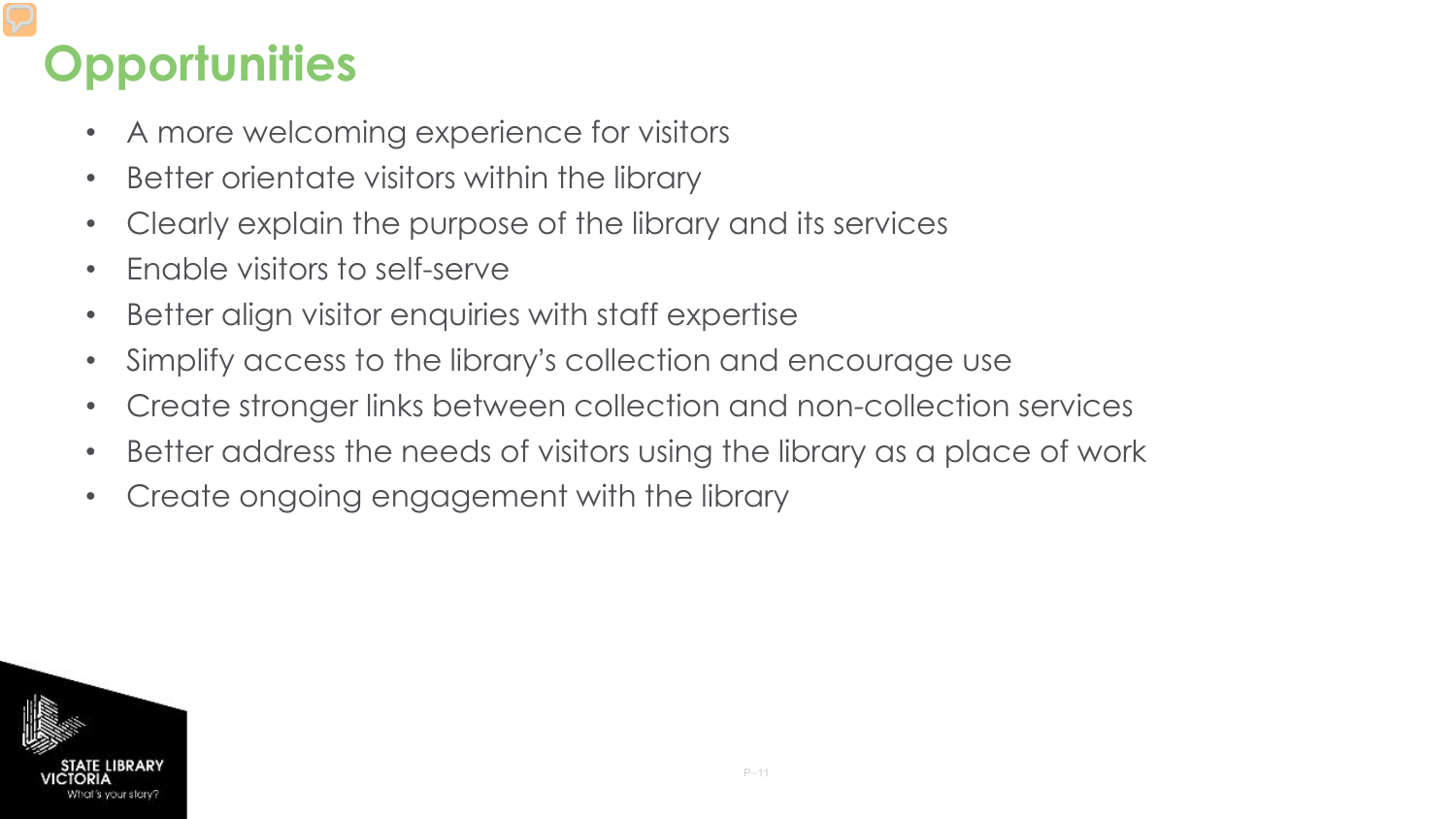# **Service design principles**

- The collection at the heart of the library
- The library is a place for everyone
- Make the entire collection accessible to the public
- Services should be available physically and digitally
- Connect customers with the right expertise at their point of need
- Customers will empower themselves and each other
- Actively monitor and measure customer interactions and adjust our services accordingly
- Charge for our services where appropriate and charge appropriately for our services

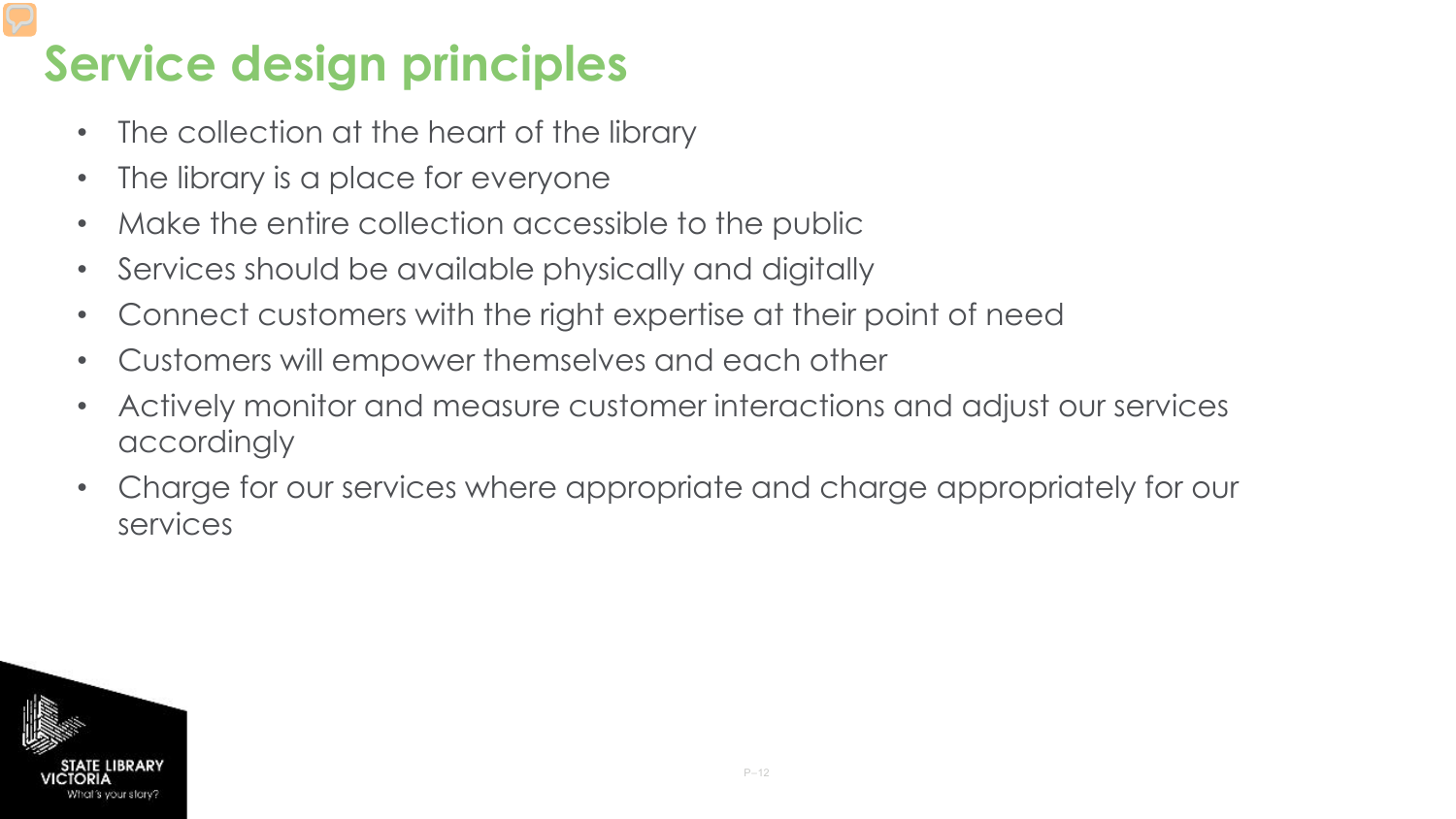## **Our new service model**

The model includes:

- 'Zones'
- Service principles
- Simplified processes
- Service concepts and their main features
- Suggested floorplan



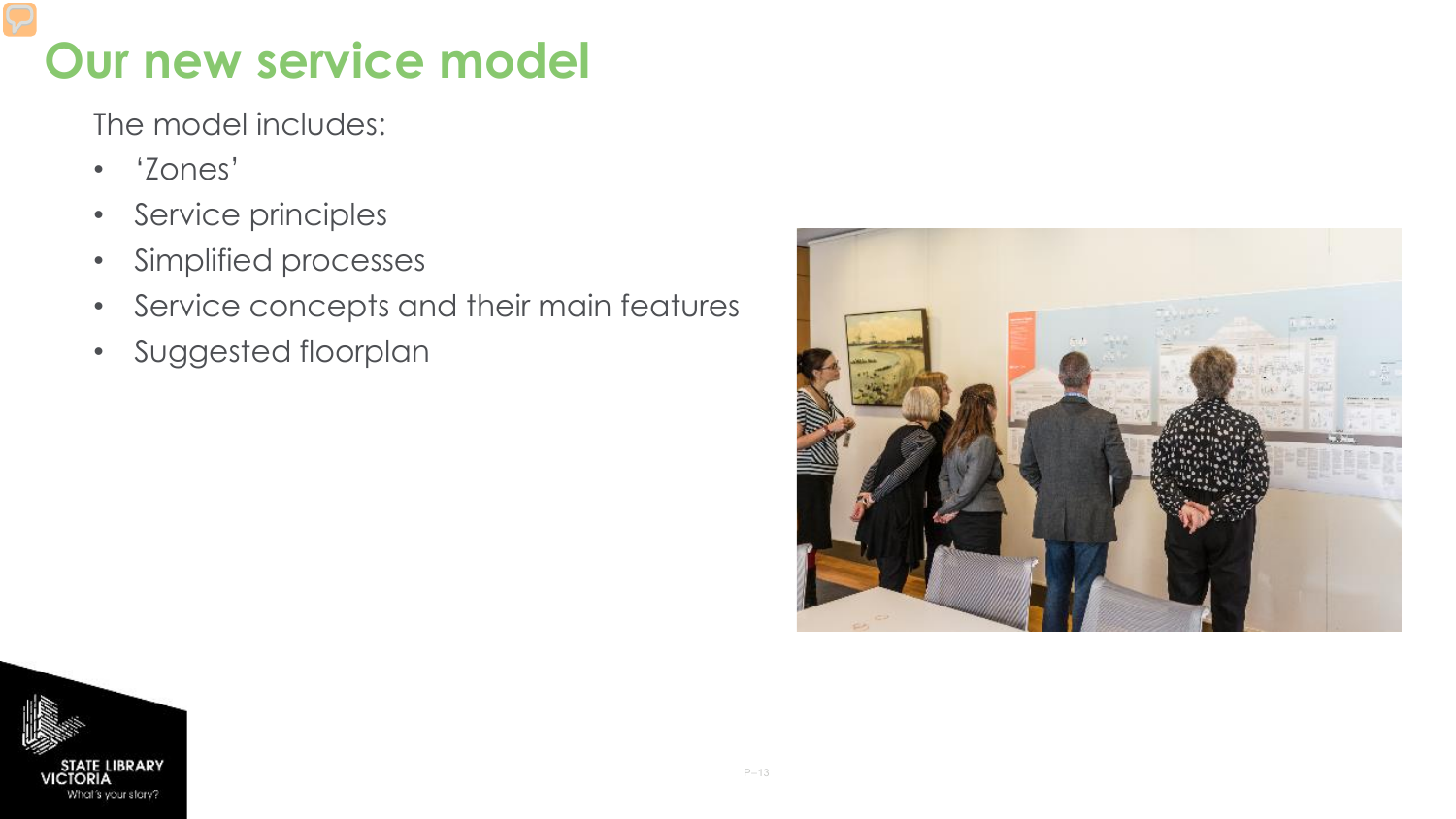## Our new service model





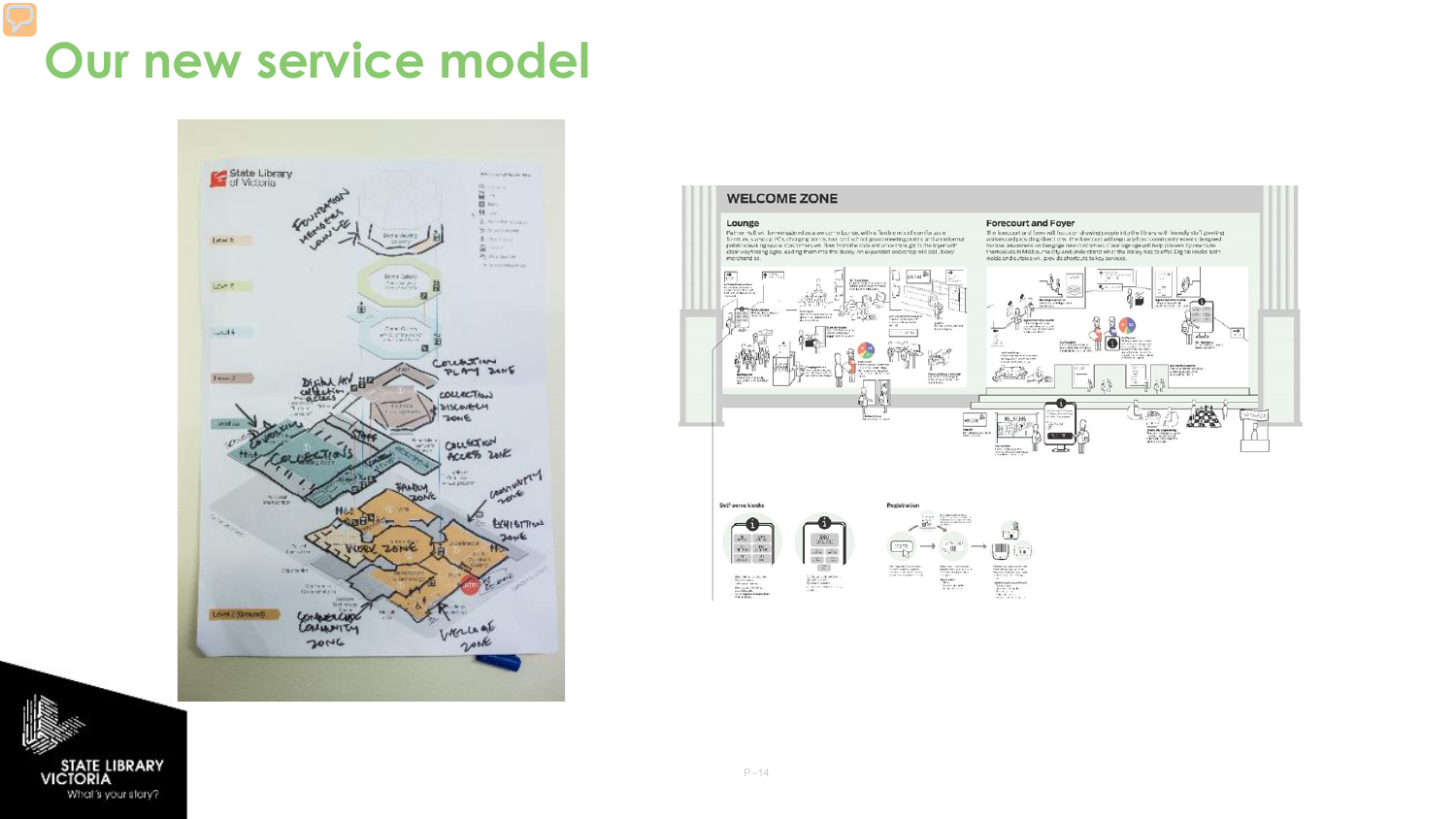# **Making changes to our services**

- Redesigning the welcome zone
- Placing more trust in our customers
- Uniforms
- Single service point
- Zoned approach